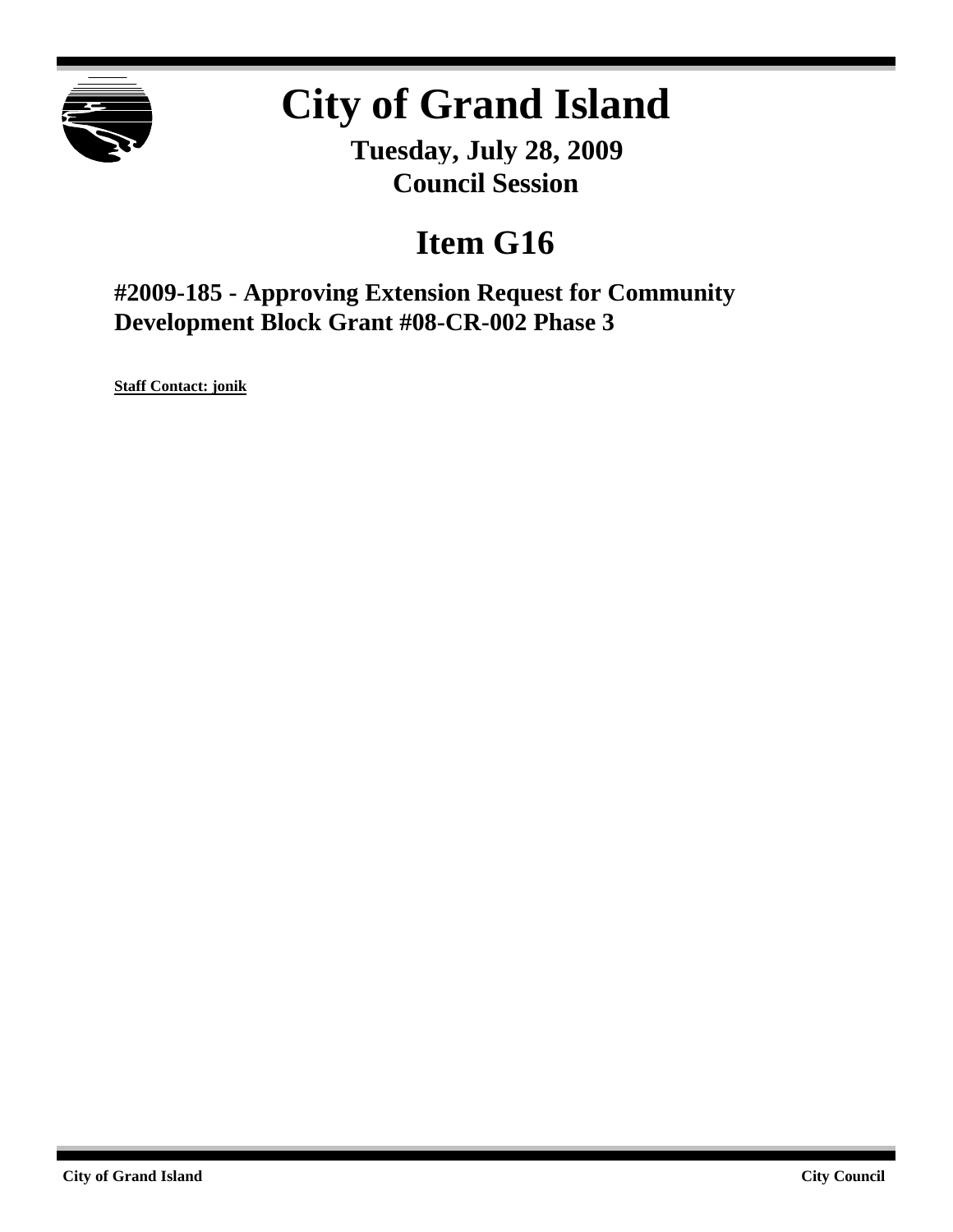# **Council Agenda Memo**

| From:           | Joni Kuzma, Community Development Administrator                                         |
|-----------------|-----------------------------------------------------------------------------------------|
| <b>Meeting:</b> | July 28, 2009                                                                           |
| Subject:        | Approving Extension Request for Community<br>Development Block Grant #08-CR-002 Phase 3 |
| Item $\#$ 's:   | $G-16$                                                                                  |
| $Presenter(s):$ | Joni Kuzma, Community Development Administrator                                         |

#### **Background**

In January, 2009 the State of Nebraska Department of Economic Development awarded a \$254,230 Community Development Block Grant to the City of Grand Island for Phase III of a community revitalization project. The Phase III contract end date is currently August, 31, 2009, but proposed projects will not be completed by that date. Phases I and II were delayed due to a variety of reasons which moved the Phase III award date back and shortened the amount of time allotted to complete grant projects.

#### **Discussion**

Community Development is requesting Council approval for an extension request that would establish a contract end date of December 31, 2009. The proposed water main replacement project began on July 20, 2009 and is expected to be completed by the end of October. The grant also provides funds for two owner-occupied rehabilitation projects and two down payment assistance for first-time homebuyer projects. At this time, no applicants have been fully approved for these funds. .

The Department of Economic Development requires Council approval of an extension request in the form of a resolution to accept an amendment request.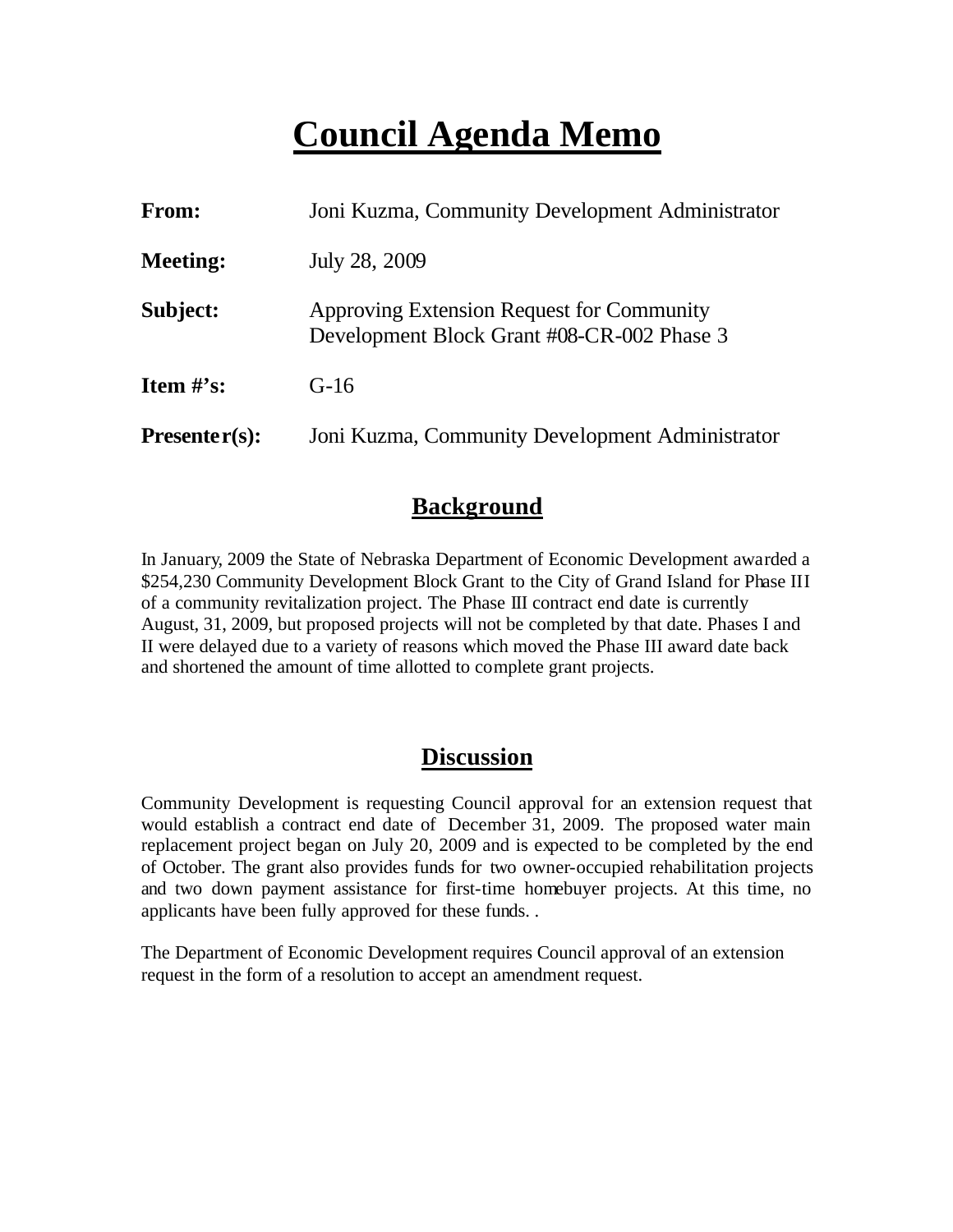### **Alternatives**

It appears that the Council has the following alternatives concerning the issue at hand. The Council may:

- 1. Move to approve the extension request
- 2. Refer the issue to a Committee<br>3. Postpone the issue to future date
- Postpone the issue to future date
- 4. Take no action on the issue

## **Recommendation**

City Administration recommends that the Council approve the extension request.

### **Sample Motion**

Move to approve the extension request for Community Revitalization Block Grant 08-CR-002 and authorize the Mayor to sign all appropriate documents.